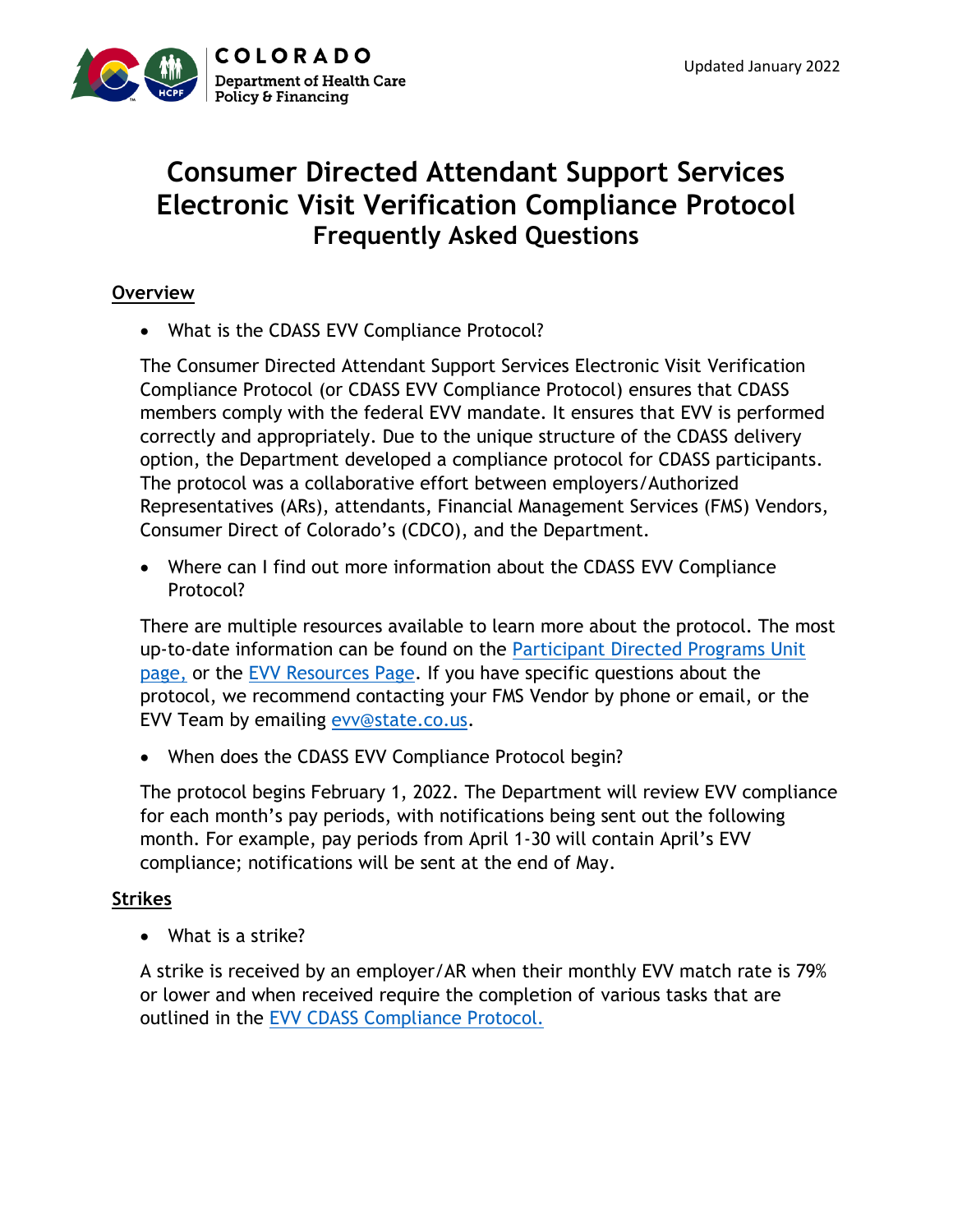

• What causes a strike?

Match rates are negatively impacted, and strikes may be produced by either no EVV records being documented or EVV records being incomplete. When there are no EVV records documented or EVV records are incomplete, they are not available to match to claims when they are submitted by FMS vendors.

• How is compliance evaluated?

Compliance is evaluated based on dates of service for each month. For example, the Department will evaluate EVV compliance for dates of service between February 1<sup>st</sup> to February 28<sup>th</sup>. The Department will consider off-cycle billing to allow enough time for EVV records to be updated and claims to be submitted.

• When is EVV due so that I won't be at risk of receiving a strike?

EVV records are tied to the attendant's timesheets and the shifts/time worked. Employers/ARs should make sure these records are accurate. If a record needs to be updated, please make sure to review and approve hours worked by the payroll due date for your FMS vendor. This will ensure that EVV records are readily available to match when claims are submitted by the FMS vendor. By reviewing records for accuracy and approving hours in a timely manner, you are less likely to receive a strike.

• How long do strikes last?

Strikes for each member are reset on an annual basis. To accommodate for timely filing, strikes will be reset each year on February 15th. This means that the last date an employer/AR could expect to receive a strike notification for the past year is the last week of January. Dates of service from January 1-31 will be evaluated to begin the new compliance evaluation period and strike notices will be sent out for the new period the last week of February.

## **Communications**

• How will we be notified if we got a strike?

Strike notifications will be emailed or mailed to employers/ARs. We recommend having an up-to-date email address on file with your FMS vendor to receive notifications as quickly as possible. Those who do not have email addresses will be sent notifications by mail, which may cause delays in notifications.

• When will we be notified if we got a strike?

To accommodate for off cycle billing, strikes will be sent out after the off-cycle payroll date for each FMS vendor. The Department will evaluate EVV compliance based on the dates of service for a given pay period. See the [EVV CDASS](https://hcpf.colorado.gov/electronic-visit-verification-resources)  [Compliance Protocol](https://hcpf.colorado.gov/electronic-visit-verification-resources) Schedule for additional information.